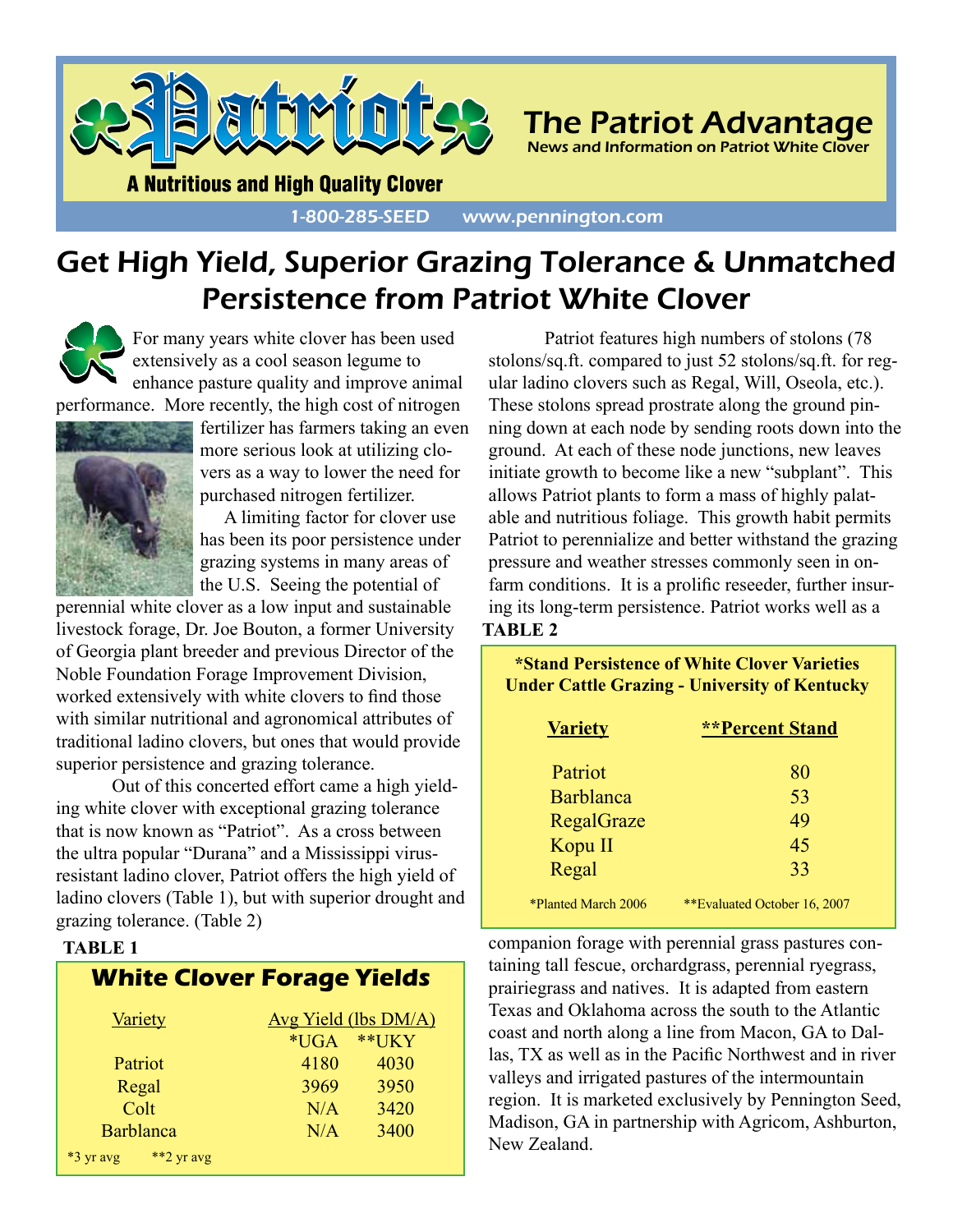## Adding Clover to Pastures Makes \$en\$e!



Forage and beef cattle specialists have long known and touted the benefits of clovers. Clovers offer multiple animal performance and sustainable production characteristics needed to maintain a high level of production at a reduced cost.

#### **Benefits of Planting Clover in a Grass Pasture**

- ► Increased forage quality
- ► Increased animal performance
- ► Free nitrogen
- ► Extends number of grazing days
- ► Reduces hay needs
- ► Lowers cost of production

Source: Dr. Dave Bade, Professor & Extension Forage Specialist Emeritus - Texas A&M

#### **Free Nitrogen**

As a legume, clover manufactures it's own nitrogen thus reducing or eliminating the amount of purchased nitrogen fertilizer needed. Forage experts say clover can fixate up to 150 lbs/A or more nitrogen that can be shared with companion pasture grasses, thus reducing the amounts of purchased nitrogen fertilizer needed. With current nitrogen costs at 70 cents or more per pound, clover can reduce production costs by \$40-\$80 per acre or more. (Table 1)

#### **Increased Animal Performance**

Multiple livestock studies throughout the U.S. have shown increases in gain per head, average daily gain, gain per acre, % calf crop and weaning weights from clover and grass mixed pastures when compared to grass pastures alone. (Table 2)

#### **Increased Forage Quality**

The introduction of clover to a grass pasture greatly enhances forage quality. This results in increased palatability, greater animal consumption and higher forage digestibility. Clover is nutrient dense providing large amounts of calcium, phosphorus, magnesium, protein and energy needed for optimum cattle performance. These desirable attributes of clover combine to reduce or eliminate the need for protein supplementation resulting in significant cost savings.

#### **Table 1**

| <u>Type</u>               | N Fixed/Yr  | <u>N Value @\$.70/lb</u> |
|---------------------------|-------------|--------------------------|
| Perennial white clover    | $150$ lbs/A | \$105                    |
| <i>*Ladino clover</i>     | $150$ lbs/A | \$105                    |
| <i><b>*Red clover</b></i> | $150$ lbs/A | \$105                    |
| **Crimson clover          | $60$ lbs/A  | \$42                     |
| **Arrowleaf clover        | $75$ lbs/A  | \$52.50                  |

#### **Table 2**

#### **Effects of Clover on Beef Cattle Performance**

- $\blacktriangleright$  Increase in gain/hd up to 35%
- $\blacktriangleright$  Increase in average daily gain up to 40%
- $\blacktriangleright$  Increase in gain per acre up to 55%
- $\blacktriangleright$  Increase in calving percentage up to 10%

Source: Dr. Dave Bade, Professor & Extension Forage Specialist Emeritus - Texas A&M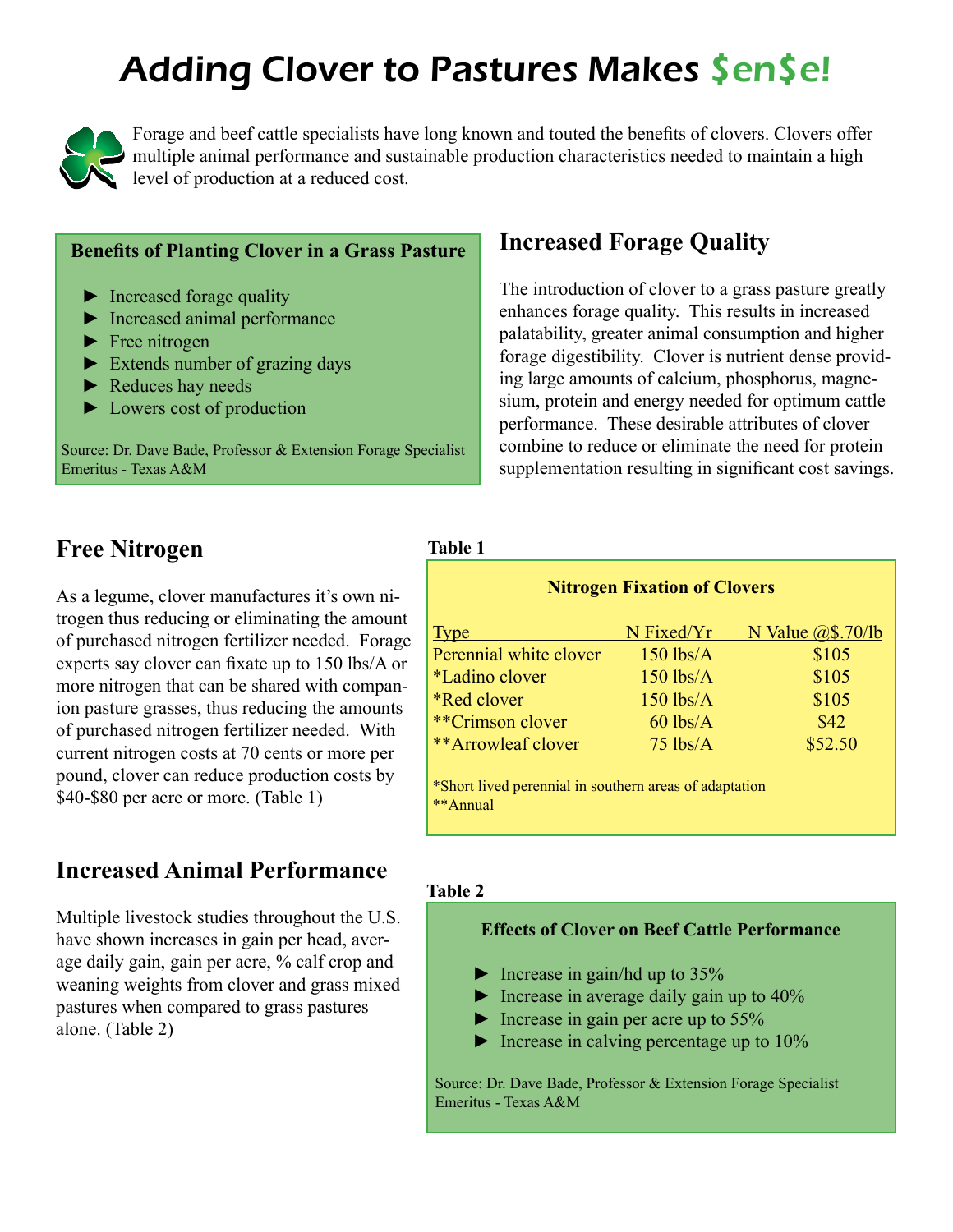### Patriot White Clover

"This offspring of Durana has slightly different characteristics that may be just right for your food-plot situation."

#### By Kent Kammermeyer

By now everyone in the deer and turkey worlds has heard of Durana clover, and many of you have already planted it. This new Pennington clover is a powerhouse; a persistent, productive clover that is highly competitive in a mixed stand with perennial grasses, weeds or other aggres-

Pennington Seed agronomist Chris Agee thinks Patriot's more upright growth can make it more competitive than Durana in ungrazed deer plots such as during years of abundant acorn crops in fall or plots that deer leave for weeks during mid-spring greenup in the forest. He also thinks that better cold tolerance and

sive plants when managed properly. Patriot white clover is lesser known but another powerful product of Dr. Joe Bouton, renowned plant breeder formerly at the University of Georgia (currently heading the Noble Foundation in Oklahoma). To improve grazing tolerance and persistence

of white clover, he collected native ecotypes (dug from pastures where clover had not been planted for many years) that had survived hot dry summers and overgrazing in several Georgia locations. Plants were subjected to heavy, continuous grazing with grass competition, productive survivors were crossed repeatedly and a promising entry, called GA43 (later named Durana) was increased for further development from among the dozens of selections. Parent material from Durana was then crossed with a Mississippi virusresistant intermediate-type (medium-sized leaf) hybrid ladino clover to form a new variety named Patriot. Hence, Patriot can be referred to as the daughter of Durana. Patriot differs from the long-standing familiar Regal ladino clover by having more stolon growing points, shorter plant height, smaller leaflets, shorter petioles, earlier heading date and more seed heads. Thus Patriot is in between Regal and Durana in appearance and other characteristics, but it can be quite difficult to distinguish from Durana. Patriot's high yield is more like its ladino-type parent, but its persistence is far superior and more similar to Durana.



faster seedling growth early in its establishment year can sometimes make it a better deer forage choice than Durana. This is especially true when planted in the far north or in a clover/ cereal grain mix where competition can be intense in spring of the first year. Both are profuse bloomers and excellent

re-seeders producing a lot of hard seed that will germinate when conditions are right. This is a seed bank that you may eventually need to rejuvenate a fading stand.

My friend Tommy Hunter has planted both in separate deer plots on his Madison County deer property and currently prefers Patriot over Durana because of faster early growth. He has a 3-year-old plot that made it through a tough drought last summer and is still going strong in this year's drought.

In performance tests at UGA experiment stations, reported by Dr. John Andrae (currently at Clemson University), both Patriot and Durana compared very favorably with Regal ladino in high production. The difference is that Regal fades from perennial grasses or weed competition in a couple of years while Patriot can persist much longer… up to five years or even more!

(Kent Kammermeyer is a Certified Wildlife Biologist, Book Author, Private Consultant and Quality Deer Management Association (QDMA) Senior Technical Advisor.)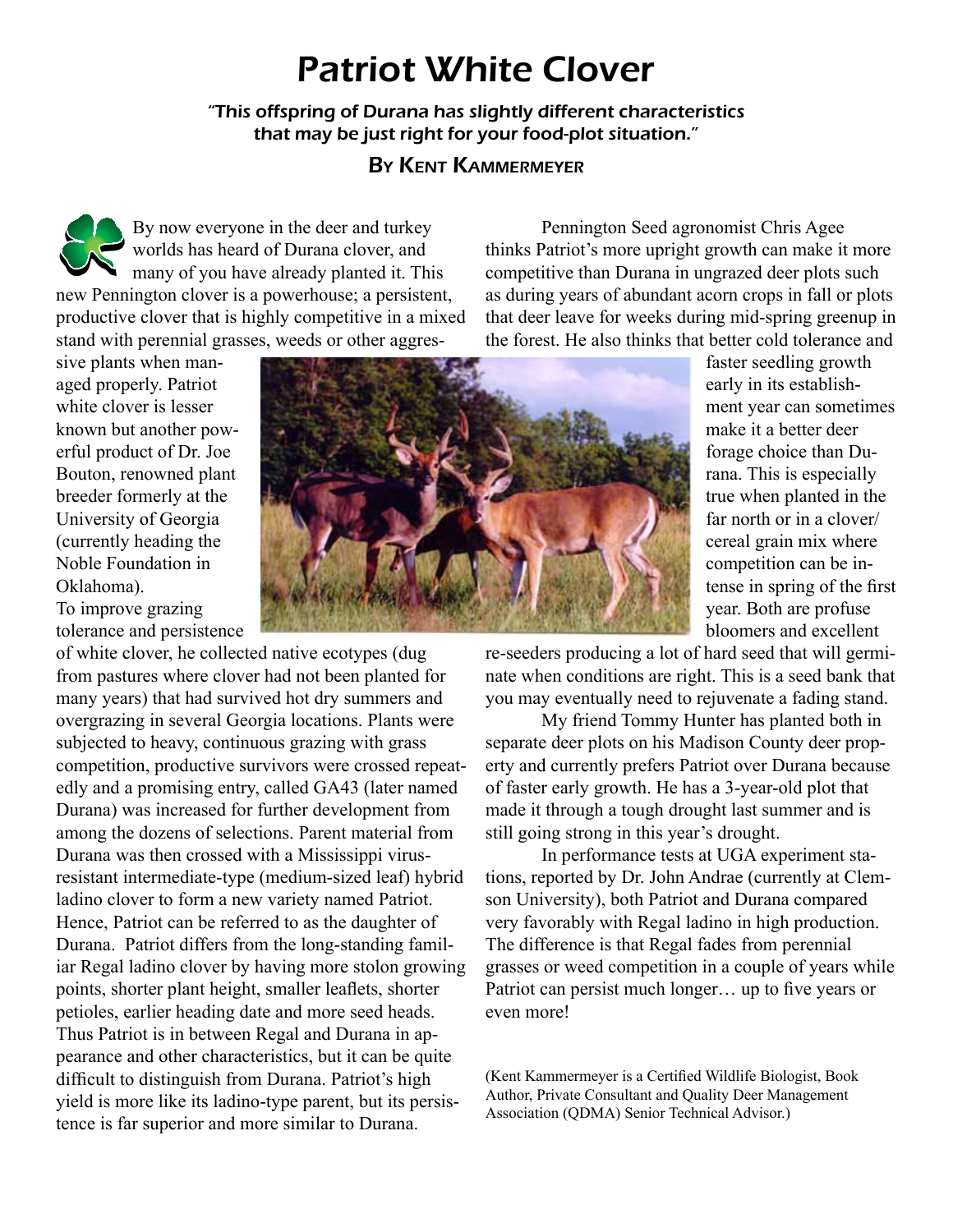#### An Excerpt From: White Clover of the Future is Here!

John Andrae, Carl Hoveland and Greg Durham Crop and Soil Sciences Department, The University of Georgia



Grazing persistence is a far better predictor  $\bullet$  of clover performance

than yield clipping trials because grazed clovers are frequently defoliated and treaded upon. Table 1 is derived from a trial at the Northwest Georgia Experiment Station. Ground coverage of all clover entries was equal at the beginning of the study. After one year of grazing, basal coverage of Regal and RegalGraze clover was significantly less than that of Patriot. This is important because basal coverage provides energy storage and growing points for good regrowth and survival of Patriot.

"...try one of these new clovers (Durana or Patriot), particularly in tall fescue pastures. I think you'll be impressed with their



persistence and benefit economically from improved animal performance and decreased fertilizer needs." - Dr. John Andrae, State Forage Specialist, University of Georgia

Table 1. Percent basal coverage within row of white clover entries continuously grazed in bermudagrass sod. Northwest Georgia Branch Station, Calhoun, GA.

|                   | % basal cover                                 | % basal cover |  |  |
|-------------------|-----------------------------------------------|---------------|--|--|
| <b>Entry</b>      | at onset of grazing trial after 2 yrs grazing |               |  |  |
| <b>Regal</b>      | 77                                            |               |  |  |
| <b>RegalGraze</b> | 64                                            | 22            |  |  |
| <b>Patriot</b>    | 85                                            |               |  |  |

### Planting and Management Information for Patriot White Clover

### Where to Plant: Management:



Primary Adaptation

Adapted to some sites

Seed come pre-inoculated and once established, Patriot does not require nitrogen fertilizer. Clip or harvest surplus forage in underutilized pastures or food plots. Under continuous grazing, keep grass and/or weed height between 2" and 6" to help maintain the clover stand.

### Planting:

**Dates: South:** September - November...may be frost seeded in February to early March in some locations **Upper South:** September - early November...may be frost seeded in February to early March or spring planted in April - early May

**North:** August - September...may be frost seeded in February - March or spring seeded in April - May

- **Rate:** 3 lbs./acre if no-till drilled or broadcast into established pastures; increase to 4 lbs./acre if frost seeded; 5 lbs./acre for a pure stand (pure stands for wildlife plots; for Livestock, see Special Considerations).
- **Depth:** 1/8" maximum (stand failures will result from seed planted too deeply).
- Fertilizer: Soil testing is highly recommeded. Liming to a pH of 6.0-6.5 and providing adequate levels of potassium and phosphorus are necessary to ensure a productive clover stand. See your local county extension office for details.

**Special considerations:** Bloat can be a problem for animals on pastures with a large proportion (>35%) of white clover. Bloat-preventative supplements are recommended.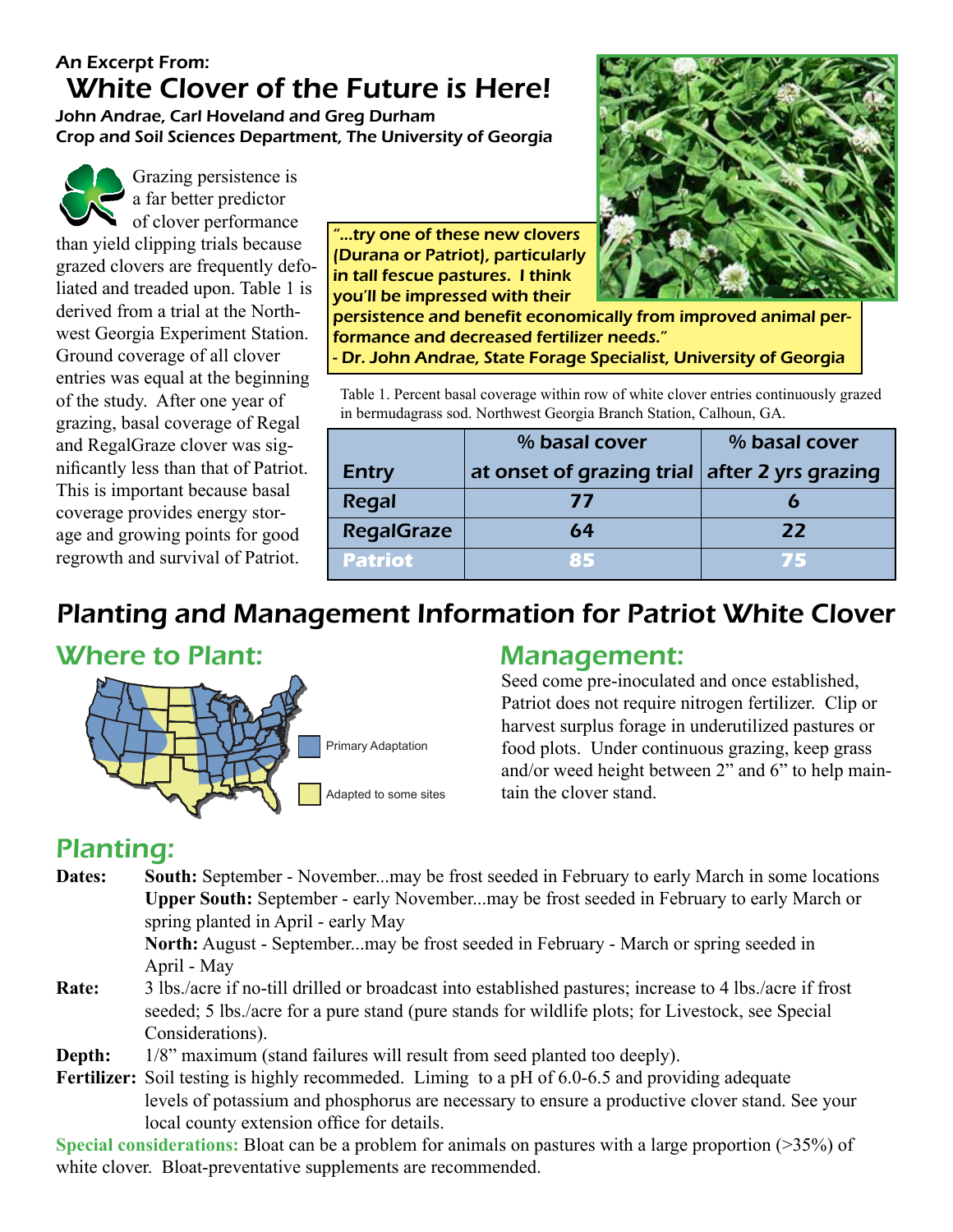### Think all Clovers are the Same?

### Compare and Discover the

# & Patriots Advantage!

| <b>Plant Characteristics</b>             | <b>Patriot</b> | Ladino            | <b>Red</b>        | <b>Crimson</b> | <b>Arrowleaf</b> |
|------------------------------------------|----------------|-------------------|-------------------|----------------|------------------|
| Annual/Perennial                         | Perennial      | <i>*Perennial</i> | <i>*Perennial</i> | Annual         | Annual           |
| <b>Stand Life</b>                        | **3-5+ years   | 1-2 years         | 1-2 years         | 6 months       | 6-8 months       |
| Seeding Rate (lbs/ac)                    | 3              | $\mathbf{3}$      | 10                | 20             | 10               |
| <b>Annual Grazing Days</b>               | 180-210        | 180-210           | 180               | 60-90          | 90-120           |
| <b>Grazing Tolerance</b>                 | Excellent      | Poor              | Fair              | Fair           | Fair             |
| Re-seeding Under<br>Grazing              | Excellent      | Poor              | Poor              | Poor           | Fair             |
| <b>Drought Tolerance</b>                 | High           | Low               | Low               | Medium         | Medium           |
| Nitrogen Fixed (lbs/ac)                  | 150            | 150               | 150               | 60             | 75               |
| <b>Fixed Nitrogen Value</b><br>(0.70/lb) | \$105          | \$105             | \$105             | \$42.00        | \$52.50          |

\*Short lived perennial in southern areas of adaptation\*\*University trials and on-farm experience has shown many stands of Patriot to persist more than 5 years.

## Compare Clover Establishment Costs\*\*



When shopping for clovers, seed cost per acre should be considered over seed cost per pound. This is because different varieties or types of clover call for different seeding rates. Seeding rates can range from 2 lbs. to 20 lbs. or more seed per acre depending on the type of clover. Another factor to consider is expected stand life. Some clovers last a single growing season while others remain pro-

ductive 2-5 years or longer. While perennial clovers may cost more per pound, prorated establishment costs are often much lower than those of annual types that must be seeded every year. As a long lasting perennial clover, Patriot offers lower prorated seed and establishment costs when compared to annual clovers and other shortlived clover varieties.

| <b>Plant Characteristic</b>              | <b>Patriot</b>  | Ladino*       | Red*           | Crimson  | <b>Arrowleaf</b> |
|------------------------------------------|-----------------|---------------|----------------|----------|------------------|
| <b>Stand Life</b>                        | *** 3-5 years   | 1-2 years     | 1-2 years      | 6 months | 6-8 months       |
| Seeding Rate(lbs/ac)                     | 3               | 3             | 10             | 20       | 10               |
| <b>Seed Cost/acre</b><br>over Stand Life | $$4.17 - $6.95$ | \$4.10-\$8.25 | \$8.75-\$17.50 | \$20.00  | \$22.50          |

\*Short lived perennial in southern areas of adaptation\*\*Approximate seed cost only \*\*\*Estimated stand life for comparison purposes - University trials and on-farm experience has shown many stands of Patriot to persist more than 5 years.